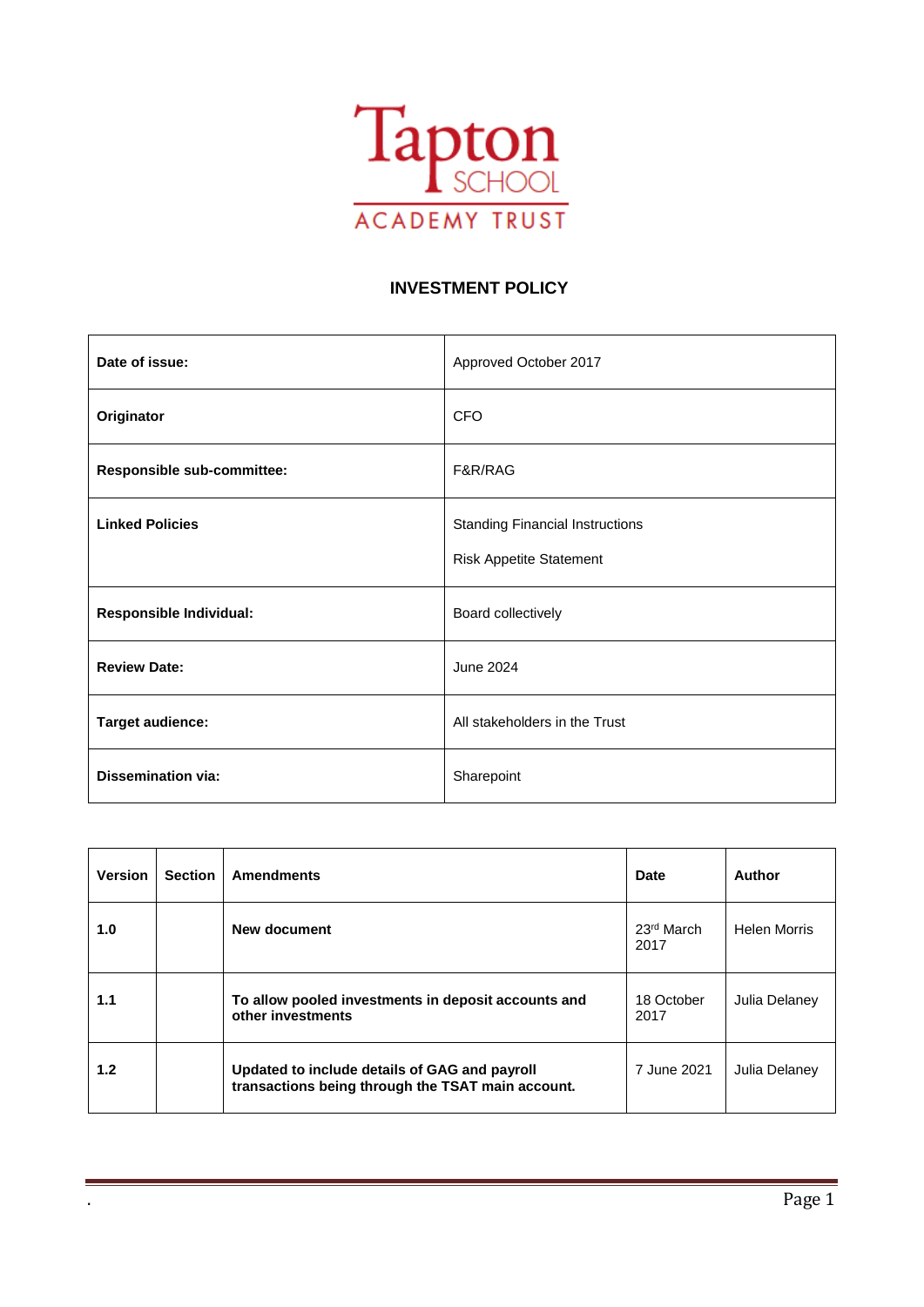|  | Extra detail on the controls in place for investment and<br>deposit accounts. These controls were in place before<br>this policy update.<br>Reference to the Trust risk appetite statement. |  |
|--|---------------------------------------------------------------------------------------------------------------------------------------------------------------------------------------------|--|
|  |                                                                                                                                                                                             |  |
|  |                                                                                                                                                                                             |  |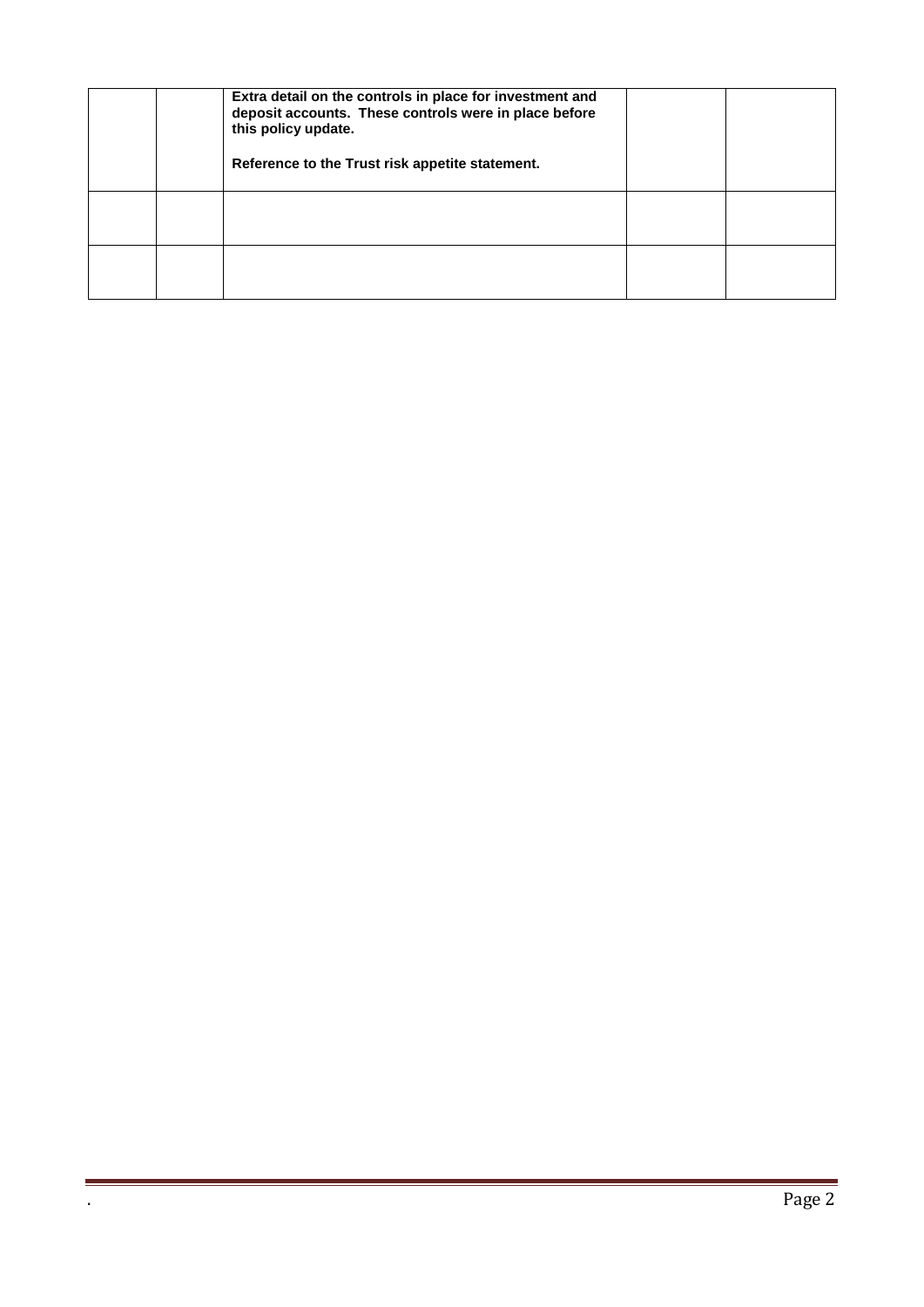# **INVESTMENT POLICY**

# **Contents**

| <b>Section</b> | 1   | <b>POLICY</b>                         |
|----------------|-----|---------------------------------------|
|                | 1.1 | Introduction                          |
|                | 1.2 | Purpose                               |
|                | 1.3 | Application                           |
|                | 1.4 | Roles and Responsibilities            |
|                | 1.5 | <b>Relationship Trust and Schools</b> |
|                | 1.6 | Investments                           |
|                | 1.7 | Monitoring                            |
|                |     |                                       |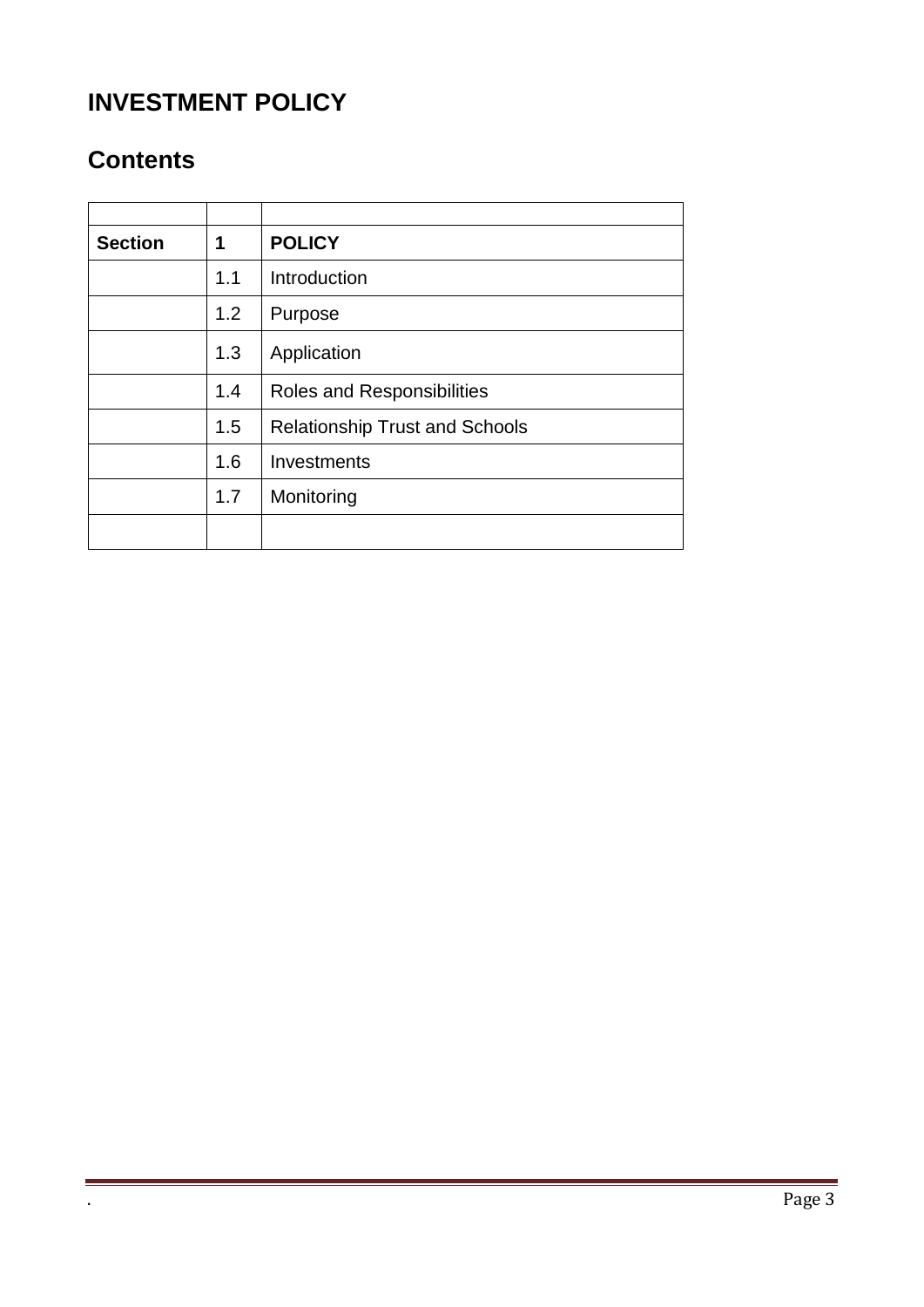## **SECTION 1: INVESTMENT POLICY**

## **1.1 Introduction**

- 1.1.1This policy sets out the investment policy of the Trust.
- 1.1.2 Under Charity SORP we must disclose our Investment policy to stakeholders in our annual statutory accounts.

## **1.2 Purpose**

1.2.1 This policy sets out the use of any funds surplus to the day to day activities of the Trust. Due to the nature of funding stream TSAT may at times hold cash balances surplus to its short term needs.

To identify surplus funds and achieve a return on the investment

1.2.2 To define the risk / rewards profile of the Trust taking into account EFA guidance

#### **1.3 Application**

1.3.1 This policy will be in forcefrom the date approved by the Board..

#### **1.4 Roles and responsibilities**

1.4.1 It is the responsibility of the Board to reassess every year the investment policy in order that it remains prudent and relevant.

#### **1.4 Policy**

- 1.4.1 The board may invest to further their trust's charitable aims, but **must** ensure that investment risk is properly managed.
- 1.4.2 When considering making an investment the board of trustees **must**:
	- act within their powers to invest as set out in their articles of association
	- have an investment policy to manage, control, track financial exposure, and ensure value for money
	- exercise care and skill in all investment decisions, taking professional advice as appropriate
	- ensure that exposure to investments is tightly controlled so security of funds takes precedence over revenue maximisation
	- ensure that all investment decisions are in the best interests of the trust
	- review the trust's investments and investment policy regularly
	- The board should follow the Charity Commission's guidance: CC14
	- ESFA's prior approval needed for novel, contentious and/or repercussive transactions.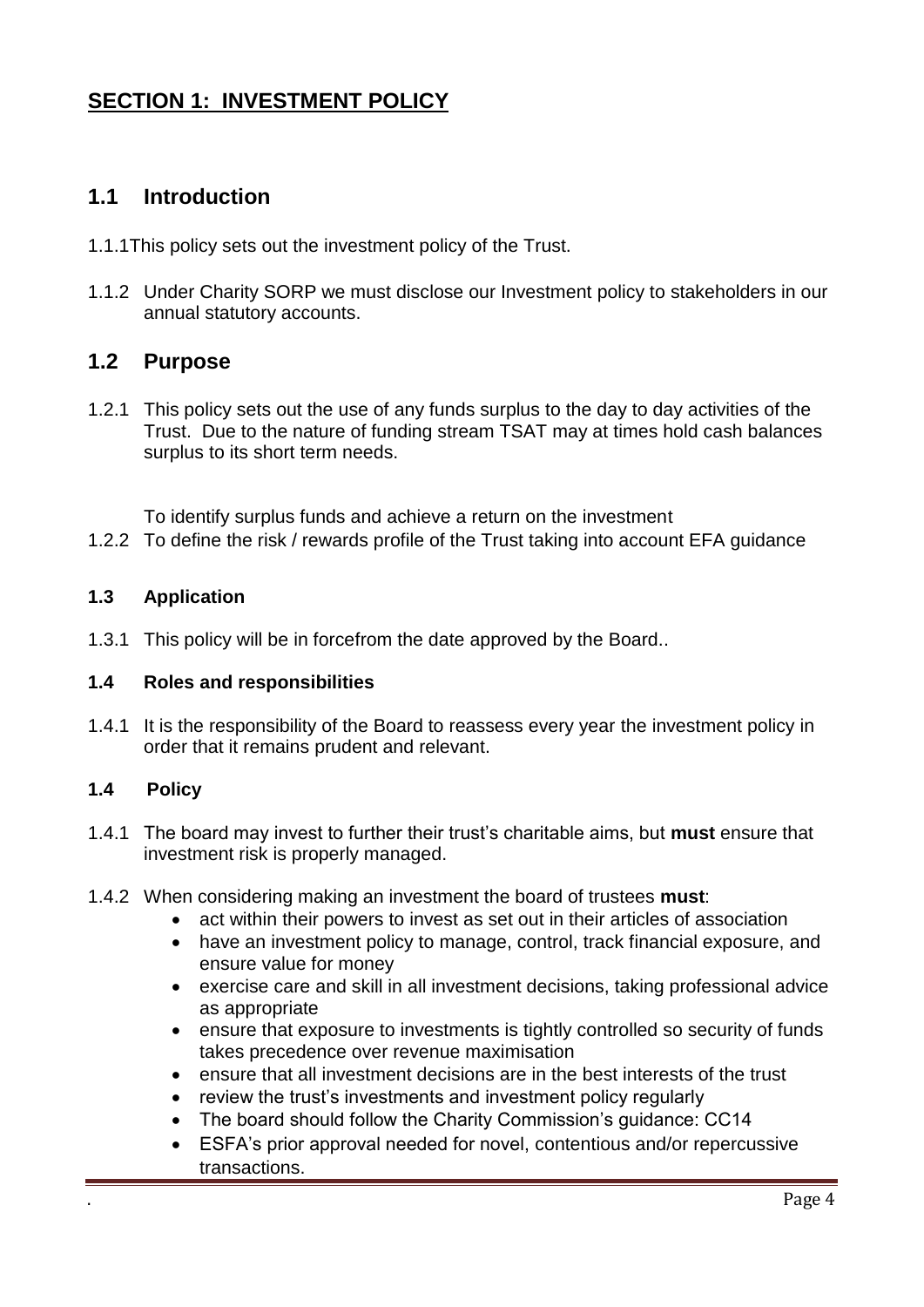## **1.5Relationship between the Trust and its schools**

The Trust will have one preferred banking provider for all schools and new schools joining the Trust will transition to the new bank over an agreed time period.

Short term cash requirements will be held in low risk bank accounts to generate a rate of interest (either in an interest bearing current account or via a central cash overnight sweep account)

Cash that can be held for longer periods may be invested in a range on longer term bank deposit accounts. This may be with another bank from the bank main accounts. Any new banks will be approved by F&R committee. Currently the Trust holds 35 day deposit accounts with RBS (the main bank) and a 6 and 12 month notice account with Close Brothers. . Investments and Disinvestments from deposit accounts can only be made to/from the Trust main bank account. All transactions must be dual authorised.

1The current position is that there will be at least one current account and one sweep account for each school. This will be reviewed on an annual basis to determine whether this is the best structure for the Trust. Any change will be approved by the Board and this may in the future include moving to one central bank account for all transactions

All Academy bank accounts are currently held separately and any surplus is, where possible sent to the schools sweep account automatically for overnight deposit.

All GAG funds are received into the TSAT main account and all payroll costs are paid from the TSAT main account. A working capital balance is then transferred to each school account on a monthly basis.

## **1.6Investments**

1.6.1 The F&R committee may recommend to Board that investments are made in other assets – such as low risk funds. This must take into account the Board risk appetite statement. Appointment of investment managers or other banking providers must be authorised by the F&R Committee and controls established for the transfer of funds. Investments and Disinvestments from investments can only be made to/from the Trust main bank account. All transactions must be dual authorised.

## **1.7Interest**

**Interest on the investments and deposits will be allocated by Trust to further specific strategic aims. To be determined by Executive team on an annual basis.**